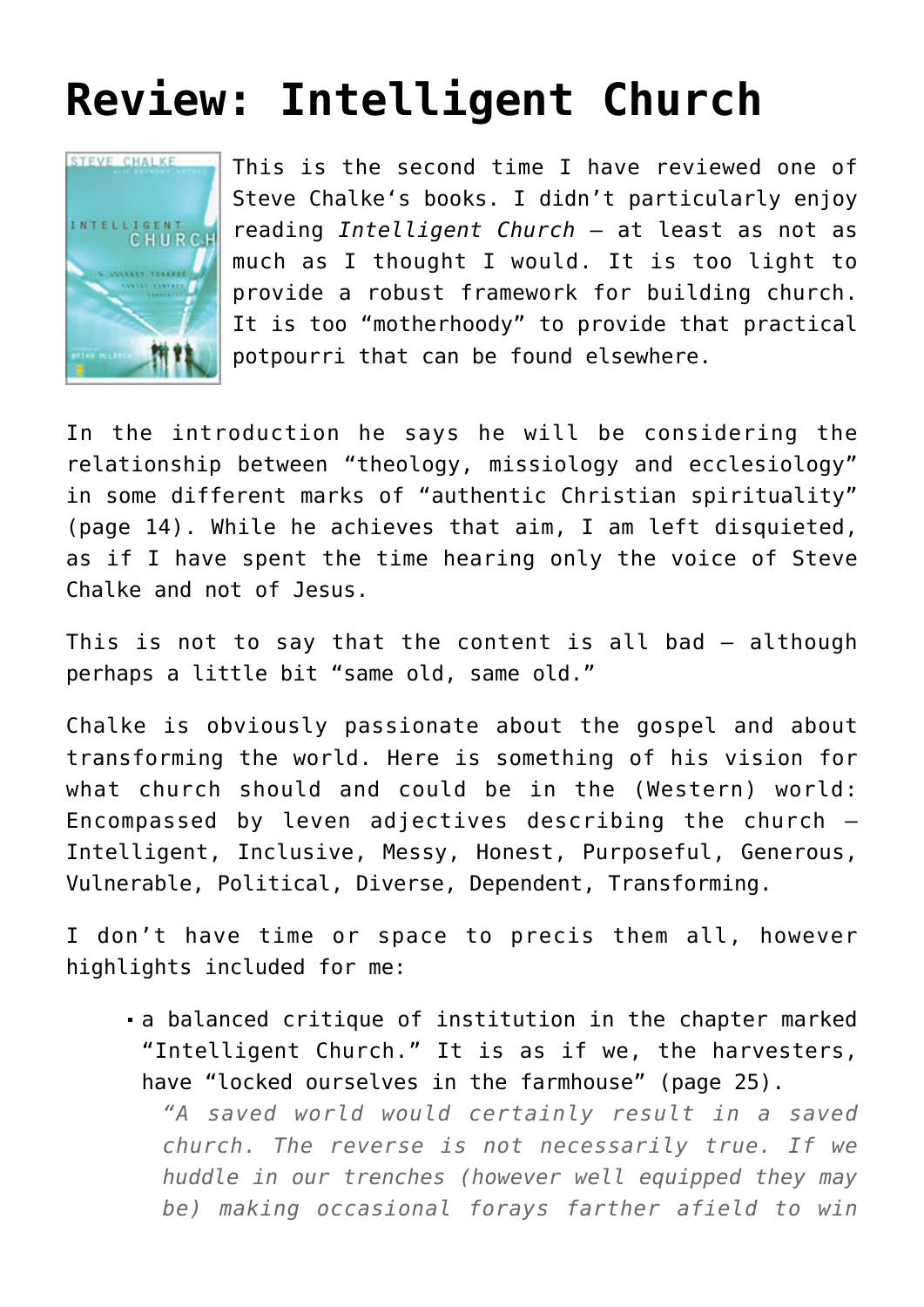*converts in order to bolster our numbers, we are condemend to watch as the church, and the world along with it, perishes." (page 25)*

a recognition of the inherent messiness of true mission – a recognition that collides with my own [present](http://will-briggs.blogspot.com/2009/03/heart-felt-conundrum.html) [experience.](http://will-briggs.blogspot.com/2009/03/heart-felt-conundrum.html)

*"Any church that truly welcomes anyone and everyone – whatever their problems and issues – is bound to appear (and indeed be) both chaotic and disorderly at times. What's wrong with being neat and tidy? The only problem is that it indicates that the church has scared the messed-up people away." (page 55)*

an acceptance of the limits of church planning (or perhaps, the nature of church planning, recognised or  $not!)$ :

*"The greatest lesson Pele ever learnt in football was simply this: winning is all about restarting from a position you never expected to be in." (page 87)*

But I must also offer a critique.

While I admire (and agree with to a large extent) his vision of church as "inclusive" and "generous" I don't think he's quite hit the "both-and" that lies in the typical false dichotomy of personal evangelism and social justice.

Quite rightly, Chalke wishes the church to take on a transforming role in society, to be the "twenty-four hours a day, seven days a week" accessible, inclusive "hub of the community." And he calls for the church to tackle not just the problems of rescuing people from the mire, but to work towards the changing of structures that create that mire, or fail to protect people from it in the first place (consider his section marked "The Political Chuch" on pages 126-127).